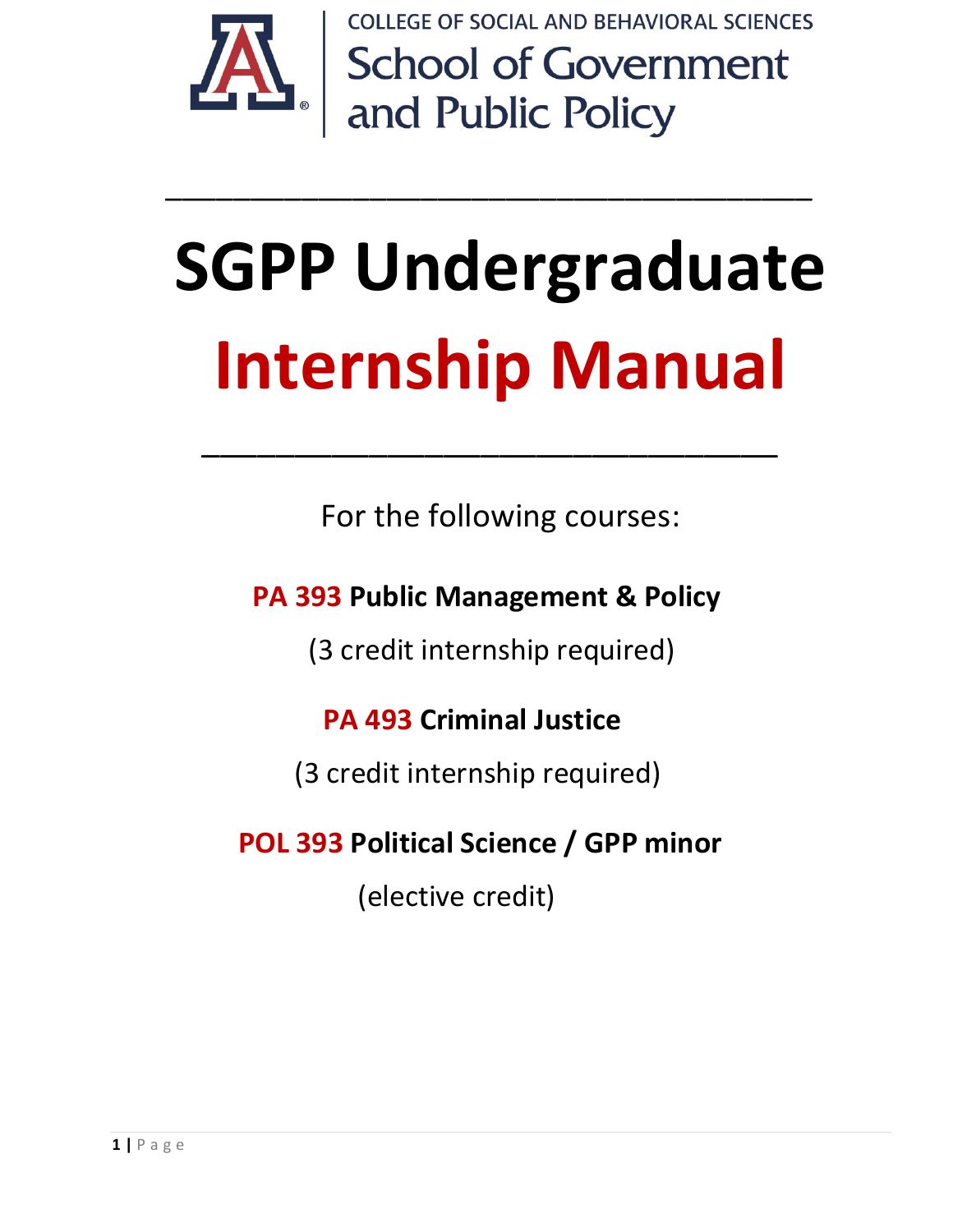# **Table of Contents**

| <b>SGPP Internship Overview</b> |
|---------------------------------|
|                                 |
|                                 |
|                                 |
|                                 |
|                                 |
|                                 |
|                                 |
|                                 |
|                                 |
|                                 |
|                                 |
|                                 |
|                                 |
|                                 |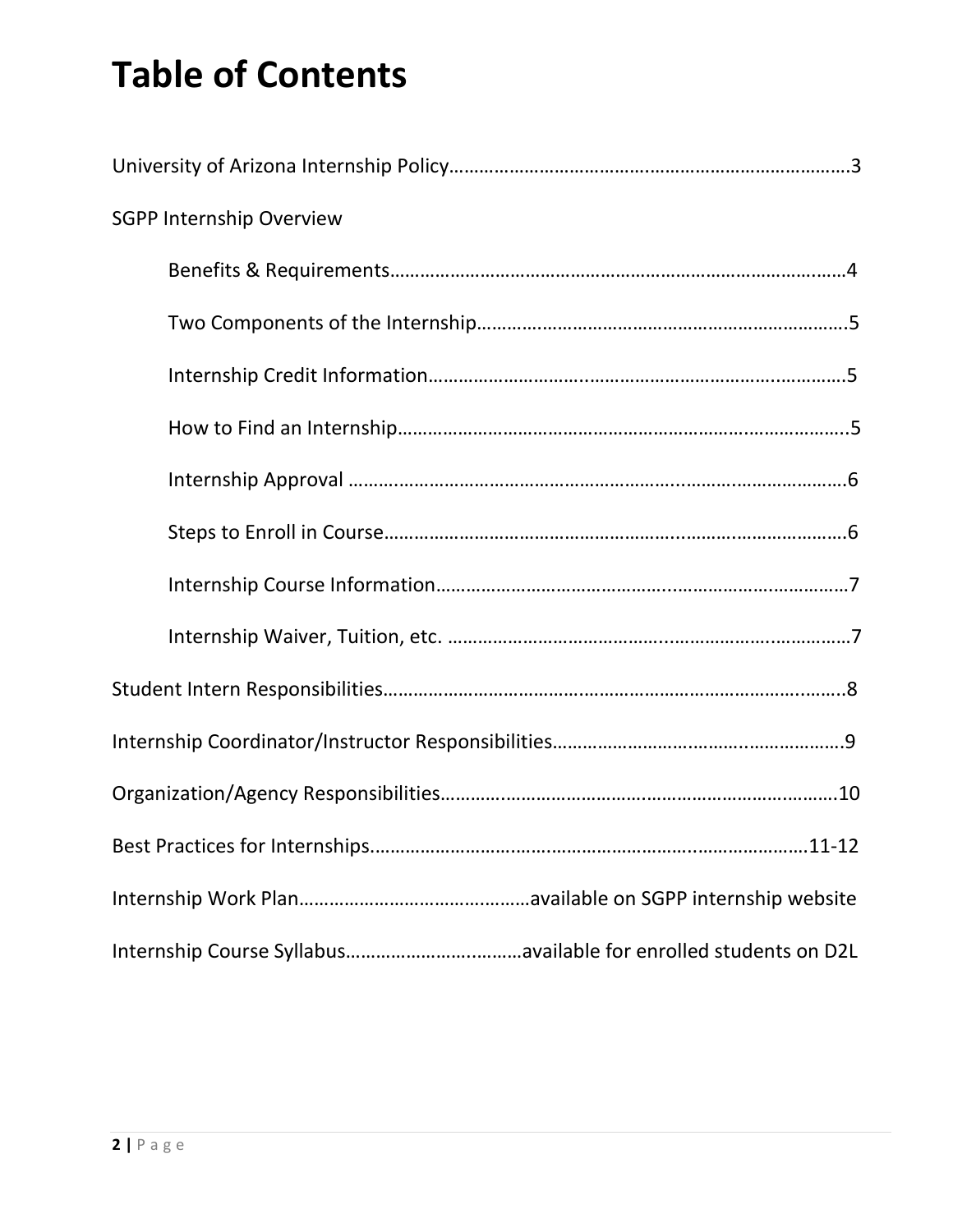# **University of Arizona**

#### **GENERAL INTERNSHIP INFORMATION**

**Purpose of an internship:** The primary goal of an internship is to give students an opportunity to apply lessons learned in the classroom to a real-world experience set in a professional practice-oriented environment, with the intern's work preferably overseen by a professional.

In addition to offering students the opportunity to demonstrate and develop their technical skills, it allows students to develop professional skills such as teamwork, effective communication, social interaction and professional networking, an understanding of business procedures, leadership, and critical thinking.

Finally, it should provide students with work experience within a semi-formal academic framework that carries with it official course credit from The University of Arizona.

**Definition of an internship:** An internship is a guided learning experience offered by an organization with the student's education and preparation for future employment in mind. An internship is a temporary practical assignment, usually lasting only 1-2 academic terms, with no guarantee of ongoing employment.

When internships are pursued for academic credit, the academic unit is responsible for assessing assignments and awarding credit.

**Concurrent enrollment:** All hours of work at an internship for credit must take place on or after the first day of the term in which the student will register and for which the student will receive credit, and be completed on or before the last date of the same term. A General Petition will be required for any retroactive requests for credit.

**Complete [UA Internship Policy](https://www.registrar.arizona.edu/sites/registrar.arizona.edu/files/forms/Internship%20Policies-Guidelines%205-6-19.pdf)**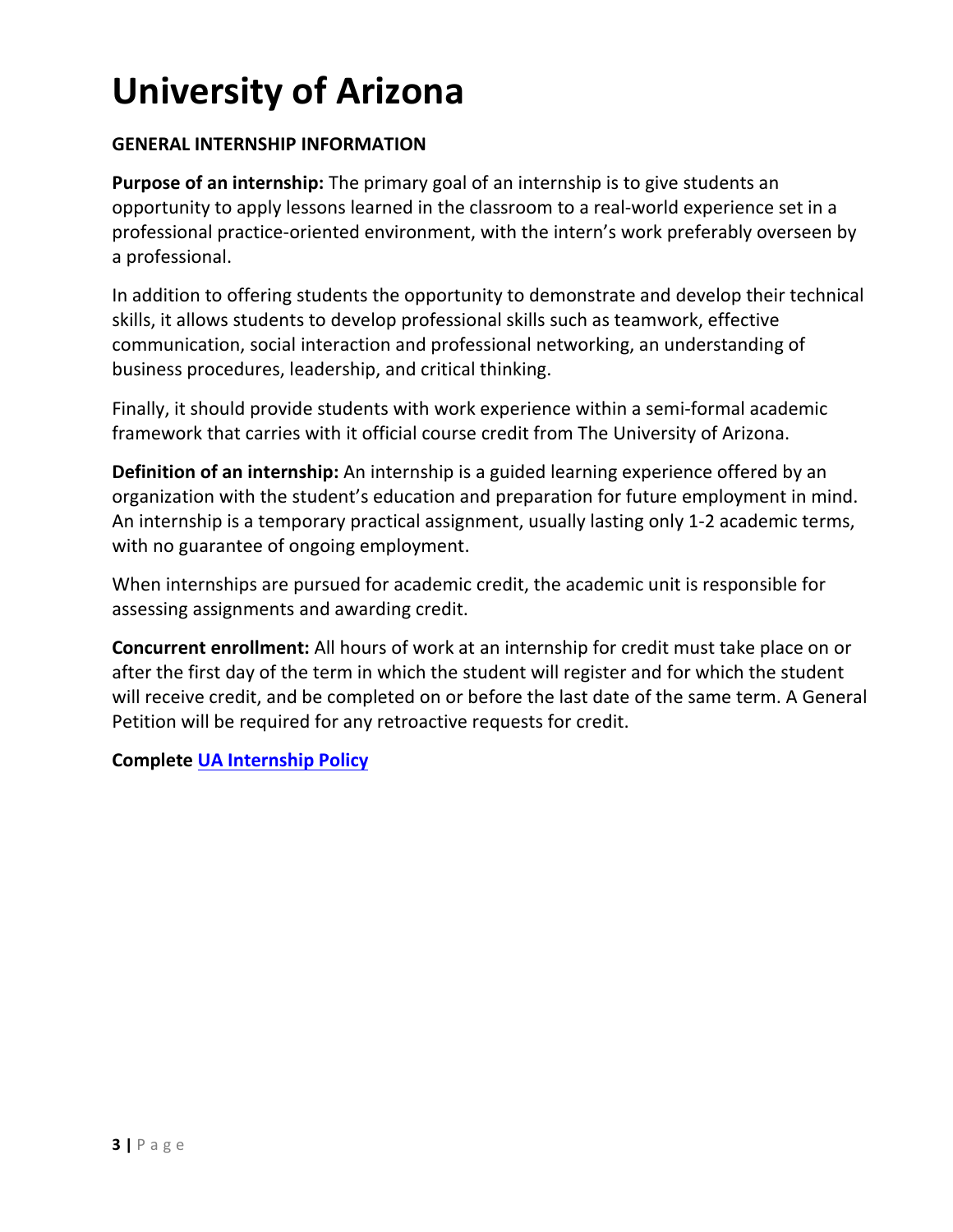## **SGPP Undergraduate Internships**

#### **Internship Benefits**

Internships are an important part of the School of Government and Public Policy's curriculum. Internships offer students a chance to work in an area of interest and allow the time and experience necessary to evaluate future career opportunities. Internships provide an opportunity to:

- Accumulate new professional skills
- Gain experience in a chosen field
- Develop a network of professional contacts
- Increase your ability to find employment

#### **Eligibility Requirements**

To receive academic credit for an internship, you must be an SGPP major or minor. Students must have:

- a cumulative GPA of 2.0 or higher
- completed at least one semester at UA
- earned 30 or more credits (freshman are not eligible for internship credit)

#### **Requirements by Major**

- Criminal Justice (CJS) majors are REQUIRED to complete a 3-unit internship course (PA 493). Up to 6 internship credits can count toward major elective credit.
- Public Management & Policy (PMPC) majors are REQUIRED to complete a 3- unit internship course (PA 393). Up to 6 internship credits can count toward major elective credit.
- CJS & PMPC double majors are REQUIRED to complete a 3-unit internship course for each major.
- Political Science majors and GPP minors are encouraged to enroll in internships for upper division elective credit (POL 393).
- Law majors will enroll in internships through the B.A in Law office. Contact [Linus Kafka,](mailto:lkafka@email.arizona.edu) Career Strategies Officer, to receive internship enrollment information.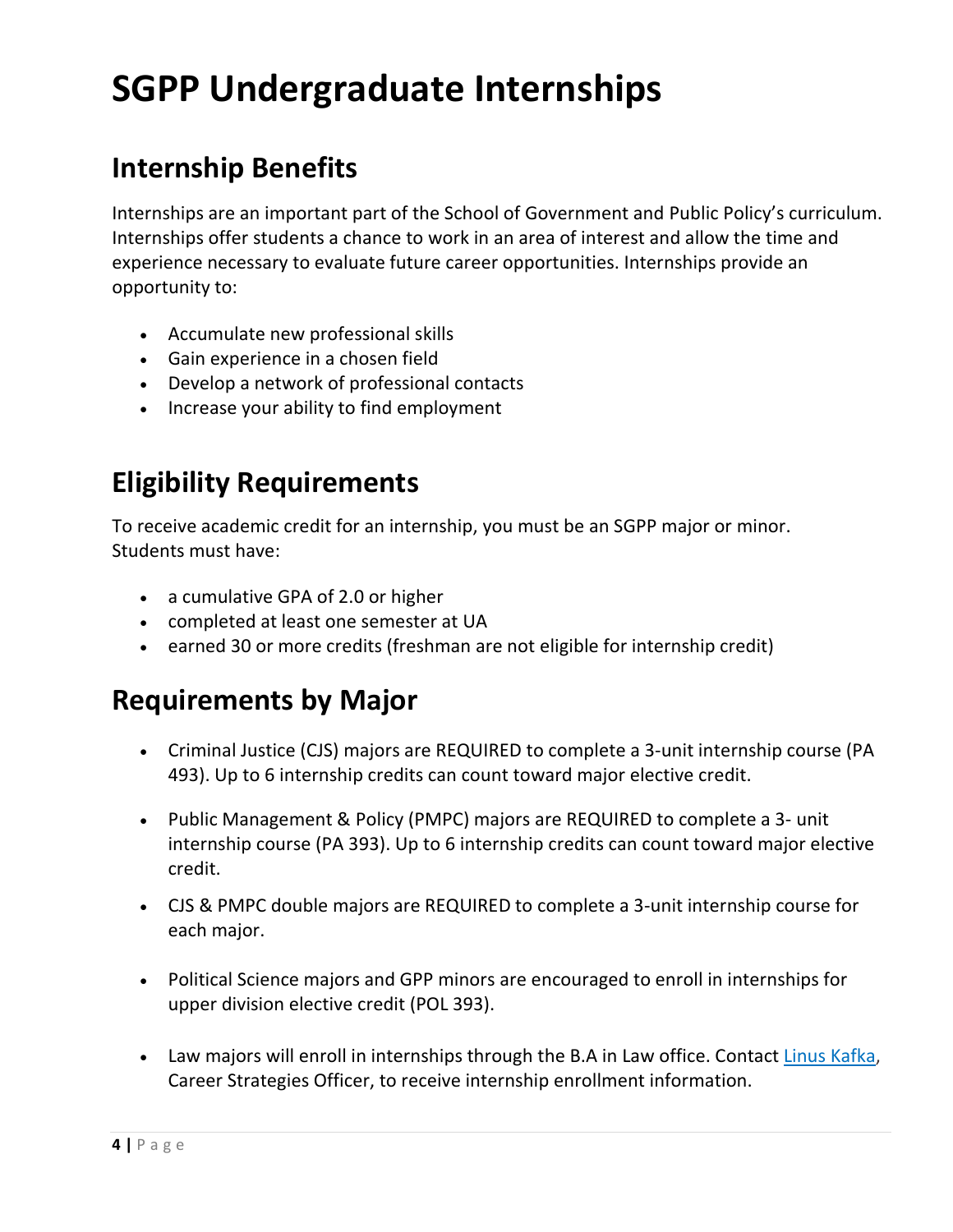#### **Two Components of the SGPP Internship**

- 1. On-site internship at nonprofit organization or government agency
- 2. Academic coursework through D2L (no in-person class)

#### **Internship Credit**

SGPP internship course credit is only given for approved internships with 501(c)(3) nonprofit organizations or government agencies. The hours that are required for completion of an internship are designed to mirror the number of hours that a student would spend on an upper division course (class time + assignments).

- One unit of academic credit is awarded for 45 hours of internship work (40 on-site internship hours + 5 hours work on course assignments.)
- For example, for a 3 credit internship, **120 hours on-site internship work** + 15 hours course assignments = 135 hours.
- Internship hours must be completed within the designated dates of your course enrollment. No retroactive internship credit will be granted.

These units may be either general elective credits or credits that apply to a major or minor; speak to an academic advisor in your major to find out how these credits apply toward your program of study.

#### **Find an Internship**

Finding an internship is similar to the process of securing employment.

Plan ahead. Depending on location, start search 4-12 months before your planned start date.

- Understand internship eligibility and requirements, see above.
- Prepare a resume and cover letter [\(UA Career Development](http://career.arizona.edu/) office can help.)
- Research internship options and apply to multiple organizations.

Where to find internships:

- View pre-approved [SGPP Internships](https://sgpp.arizona.edu/sgpp-internships/available-internships)
- View [UA Career Development](https://career.arizona.edu/) information and search internships on [Handshake.](https://career.arizona.edu/jobs/handshake)
- Search online for 501(c)(3) non-profit organizations or government agencies in your interest area.

**International Internships** – Check out the internships on the [Study](https://global.arizona.edu/study-abroad)  [Abroad](https://global.arizona.edu/study-abroad) website. Scholarships are available.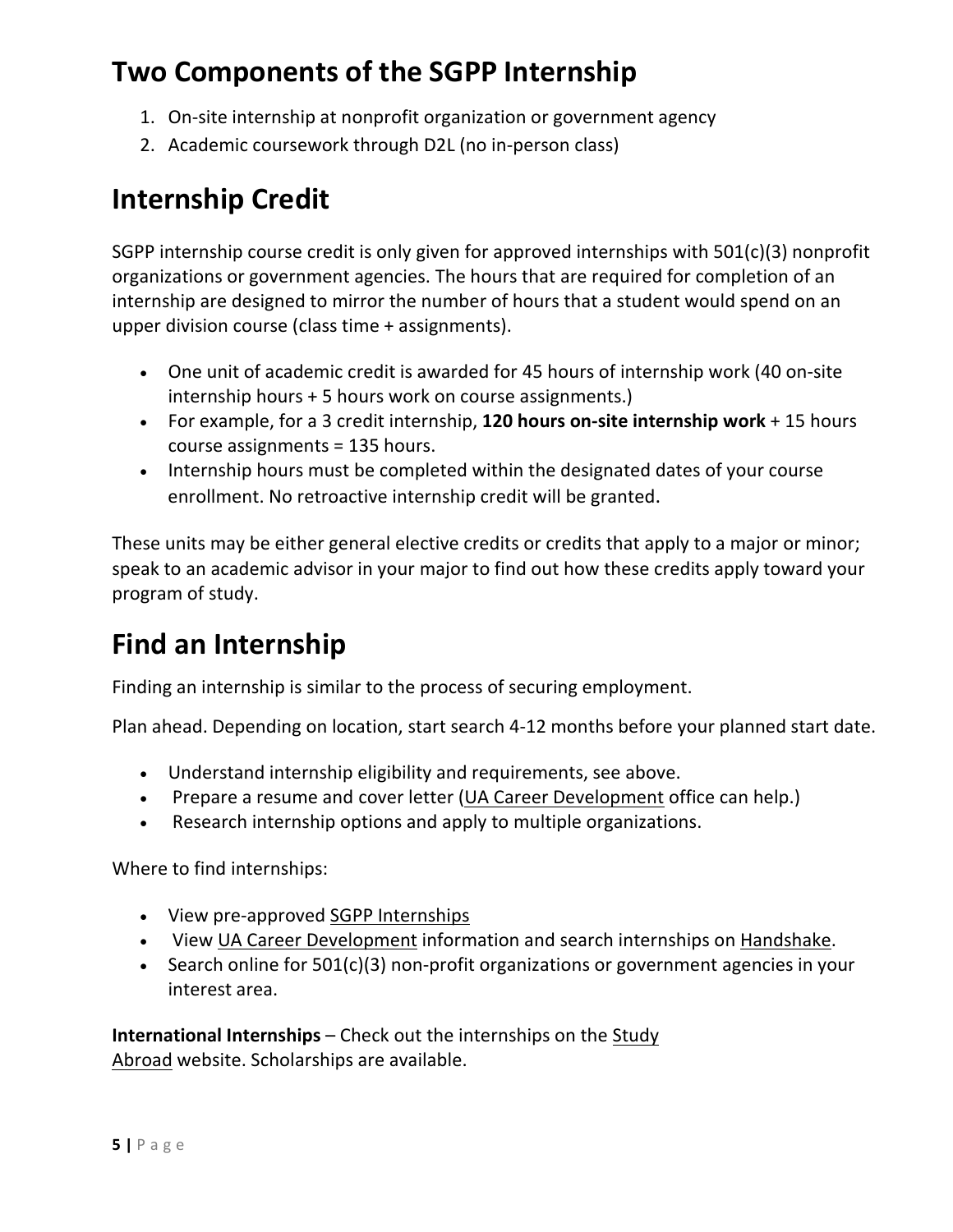## **Internship Approval**

Students receive upper division credit for SGPP internships. Therefore, the on-site internship work must have a direct relationship to their major, provide an opportunity to apply lessons learned in their classes, and acquire professional skills.

Getting an internship approved for SGPP Internship credit:

- Find an internship with substantial responsibilities directly related to your major.
- Organizations on the SGPP website in a student's major area are usually approved for SGPP credit.
- If you have found an internship NOT on our website, you must complete the SGPP [Work](https://sgpp.arizona.edu/sites/sgpp.arizona.edu/files/Internship%20Description%20for%20Orgs_2.docx) Plan and submit it online for approval.
- **Final approval** for *all* internships will be based on the thoughtful, thorough completion and submission of the SGPP Work Plan *before* the beginning of the enrollment semester or summer session.

**International students** may be required to apply for and receive work authorization approval from International Student Services (ISS) before participating in an internship. Consult the ISS website under [F-1 Student Employment](https://global.arizona.edu/international-students/f-1-student-employment) or [J-1 Academic Training](https://global.arizona.edu/international-students/j-1-students) pages.

#### **How to Submit the SGPP Work Plan**

*Before* the deadline posted on our website, follow these steps to complete and submit the SGPP Work Plan to receive internship course credit:

- 1. Complete the SGPP Internship Work Plan with your site supervisor.
- 2. Scan the Work Plan as one document (not separate pages) and save as a PDF file.
- 3. Upload the PDF file to your computer and submit your Work Plan online.

Law majors will enroll in internships through the B.A in Law office. Contact [Linus Kafka](mailto:lkafka@email.arizona.edu)**,** Career Strategies Officer, to receive the internship application.

#### **Getting Enrolled in Internship Course**

The Internship Coordinator will enroll you in the appropriate internship course depending on your major (PA 393/493, POL 393) after you have submitted the SGPP Internship Work Plan. Your final steps include:

- 1. Pay UA course tuition and check your UAccess schedule for enrollment accuracy.
- 2. Read the course syllabus on D2L and follow all course requirements.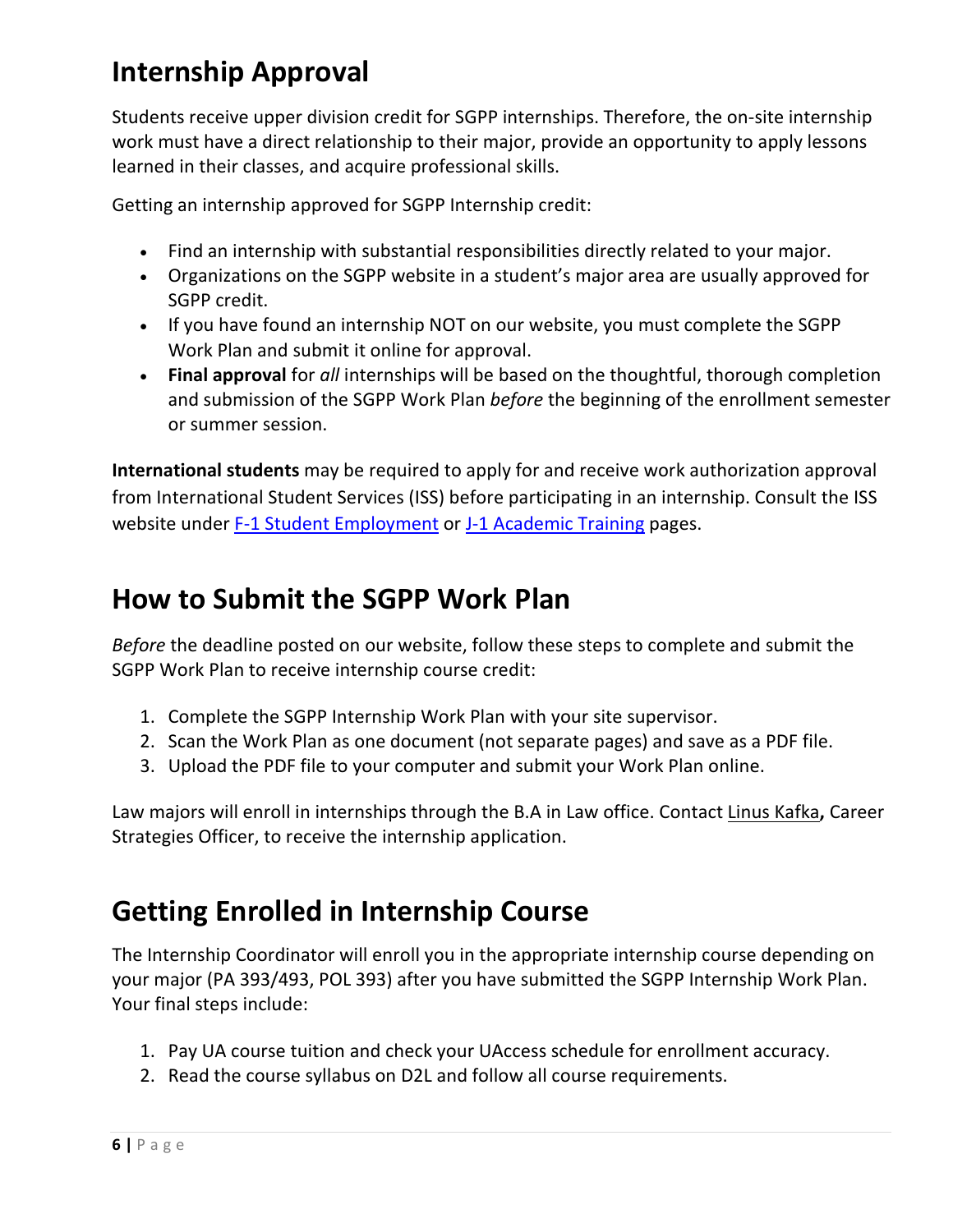#### **Internship Course - PA 393, PA 493 and POL 393**

Students enrolled in an SGPP internship course will:

- Engage in on-site internship work for 40 hours per credit hour. (120 on-site hours per 3 credit internship)
- Spend a minimum of 5 hours per credit hour on course work over the enrollment period. (15 course work hours per 3 credit internship)
- Carefully review the syllabus and all course assignments posted on D2L.
- Submit all academic assignments through D2L.
- Check UA email regularly for instructor course instructions.

No textbook is required for this course and there are no in-person class meetings.

#### **Internship Waiver**

Criminal Justice Studies and Public Management & Policy majors may request to waive their 3 credit internship requirement and replace it with a 3-credit upper division class in their major if one the following criteria apply:

- 1. The student is *currently* working 30 + hours/week in a professional capacity, and the job is ongoing and permanent (not a summer job) **OR**
- 2. The student can provide proof of working *previously* in a full-time professional position clearly related to the student's major for at least one year.

In both of the cases above, the professional work must show clear relevance to the student's major.

Contact the SGPP Internship Coordinator for more information.

#### **Tuition, Fees, and Registration Deadlines**

Internship credit is regular academic credit. Therefore, all regular university tuition rates, fees, and deadlines apply.

- [Online tuition and fees calculator](http://www.bursar.arizona.edu/students/fees)
- [Registration Dates and Deadlines](http://www.registrar.arizona.edu/schedules/dates.htm)
- [Payment Dates and Deadlines](https://bursar.arizona.edu/dates/deadlines)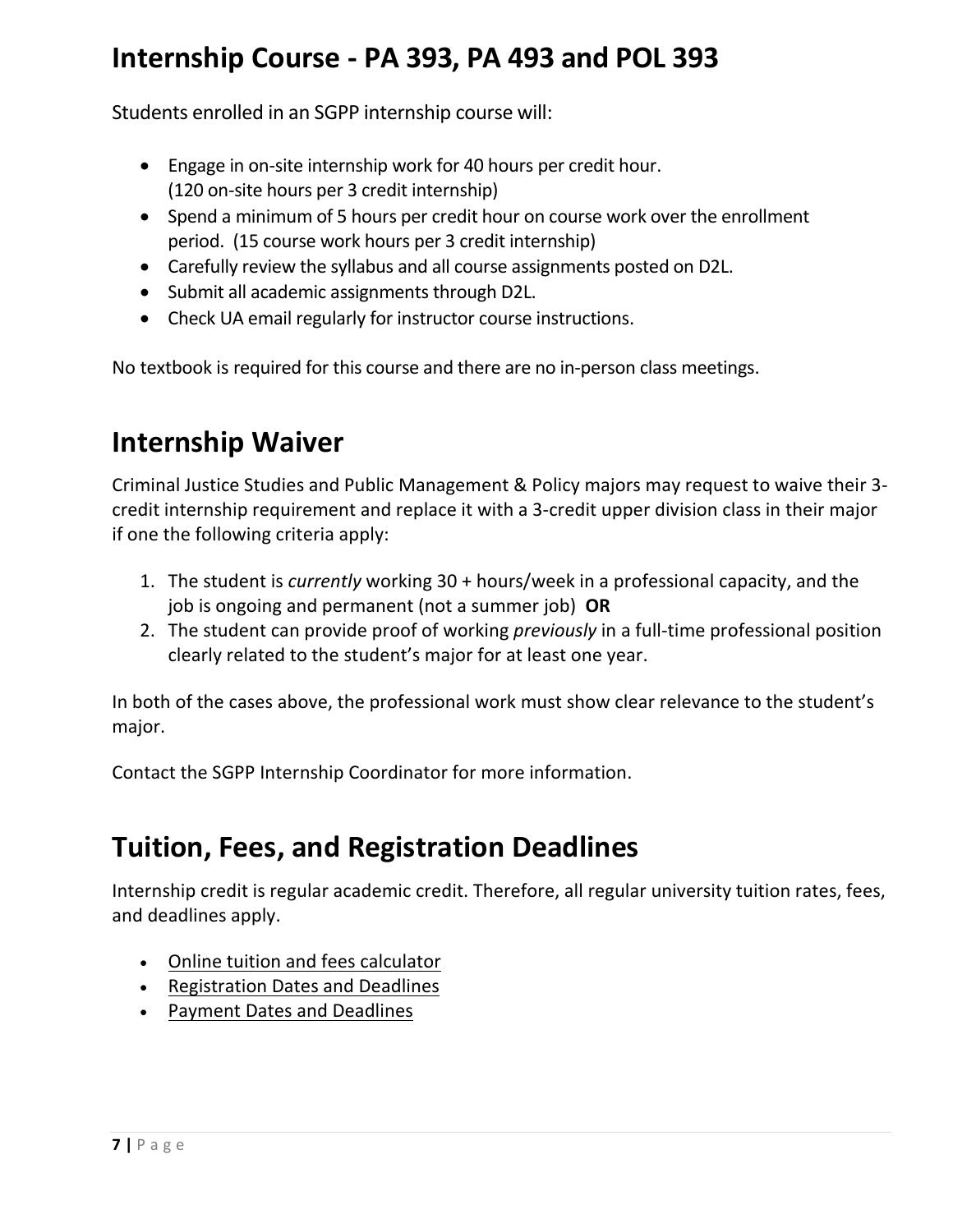## **Student Intern Responsibilities**

- 1. Seek and secure a substantive internshipexperience.
- 2. Work with the site supervisor to complete the SGPP Internship Work Plan, with clear educational purpose, learning objectives, and related proposed activities.
- 3. Submit the Work Plan on the SGPP website for review and approval.
- 4. Internship Coordinator/Instructor will enroll students in the internship course.
- 5. Complete all hours of work at the internship site during the term of enrollment in the internship course.
- 6. Communicate with the site supervisor *ahead of time* when an illness or other emergency prevents the student intern from participation in the scheduled experience.
- 7. As soon as the term begins, carefully review, and adhere to the guidelines, of the Internship Syllabus and Course Assignments. (Posted on the course D2L site.)
- 8. Document the completed internship activities and contact hours using the provided activity log template. At a minimum of two points during the internship, the student intern will review the activity log with their supervisor. (Posted on the course D2L site.)
- 9. Consult with the site supervisor for guidance and feedback of the intern's performance throughout the internship. At a minimum of two points during the internship, formal feedback will be solicited from the supervisor, using the Mid-term and Final Progress Reports. (Posted on the course D2Lsite.)
- 10. Share with the site supervisor impressions and concerns about the experience as it progresses.
- 11. Notify the Internship Coordinator/Instructor if the site supervisor changes.
- 12. Consult with the Internship Instructor regarding the internship experience, including any concerns not addressed or resolved by the supervisor and/or organization/agency.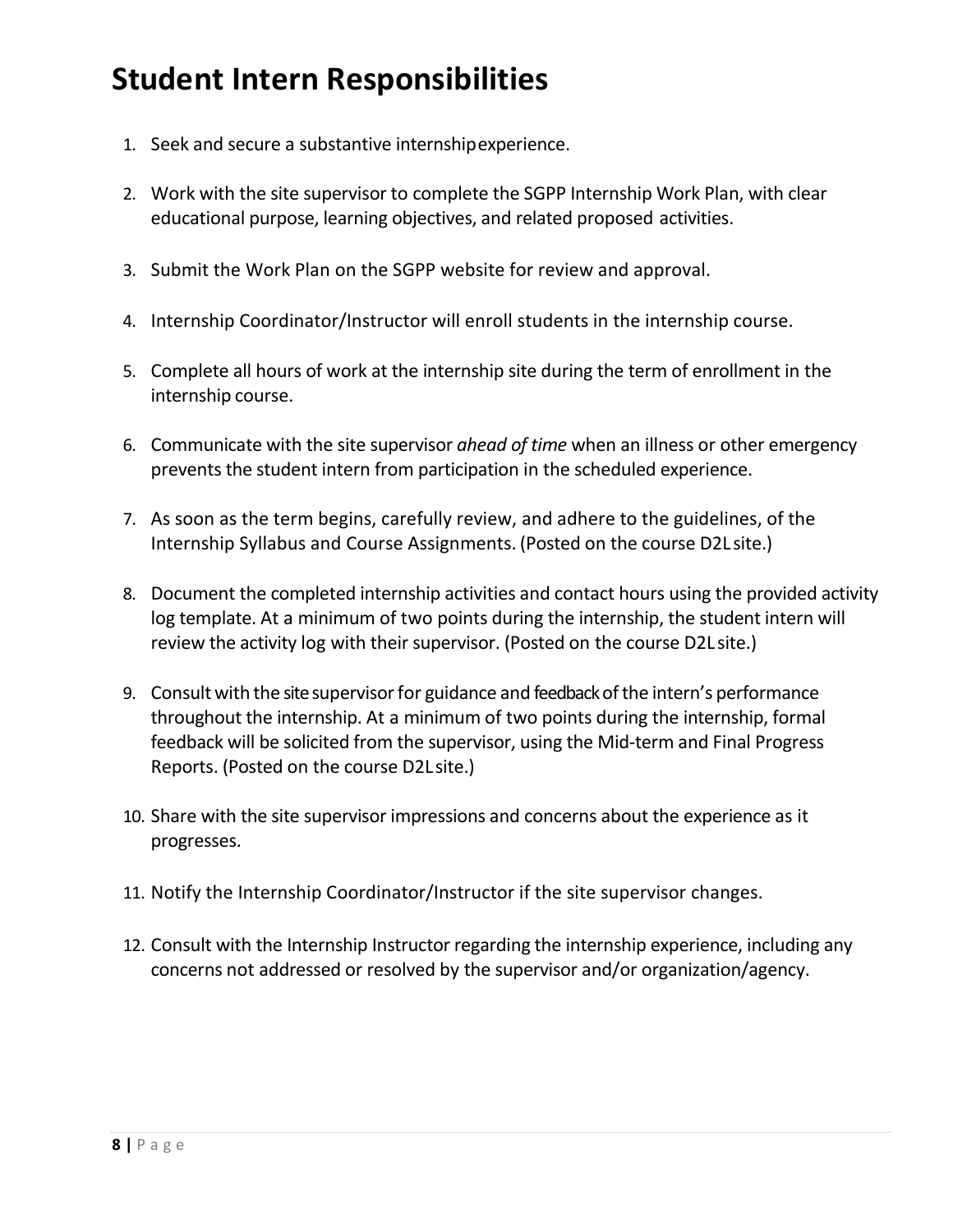## **UA Internship Coordinator/Instructor Responsibilities**

- 1. Provide electronic copies of the SGPP Internship Manual to orient SGPP students to the purpose, objectives and essential information about internships.
- 2. Provide copies of the SGPP Internship Manuals to orient organizations/agencies to the purpose, objectives and internship best practices.
- 3. Provide ample opportunities for students to meet with the Internship Coordinator/Instructor and discuss internship related questions.
- 4. Give final enrollment approval for the conditions and plans for the student intern's placement and work with the organization/agency based on the completion of the SGPP Internship Work Plan.
- 5. Maintain open and on-going communication with student interns, the site supervisors, and other organization/agency representatives.
- 6. Direct the internship academic course work, and post the syllabus, and all assignments, using the UA D2L course site.
- 7. Communicate with site supervisors during the enrollment term.
- 8. Provide the site supervisors the Mid-term and Final Progress Reports.
- 9. After the site supervisor confirms that the internship hours have been completed, the Internship Instructor assigns the final internship grade (which is based on the completion of the internship course assignments.)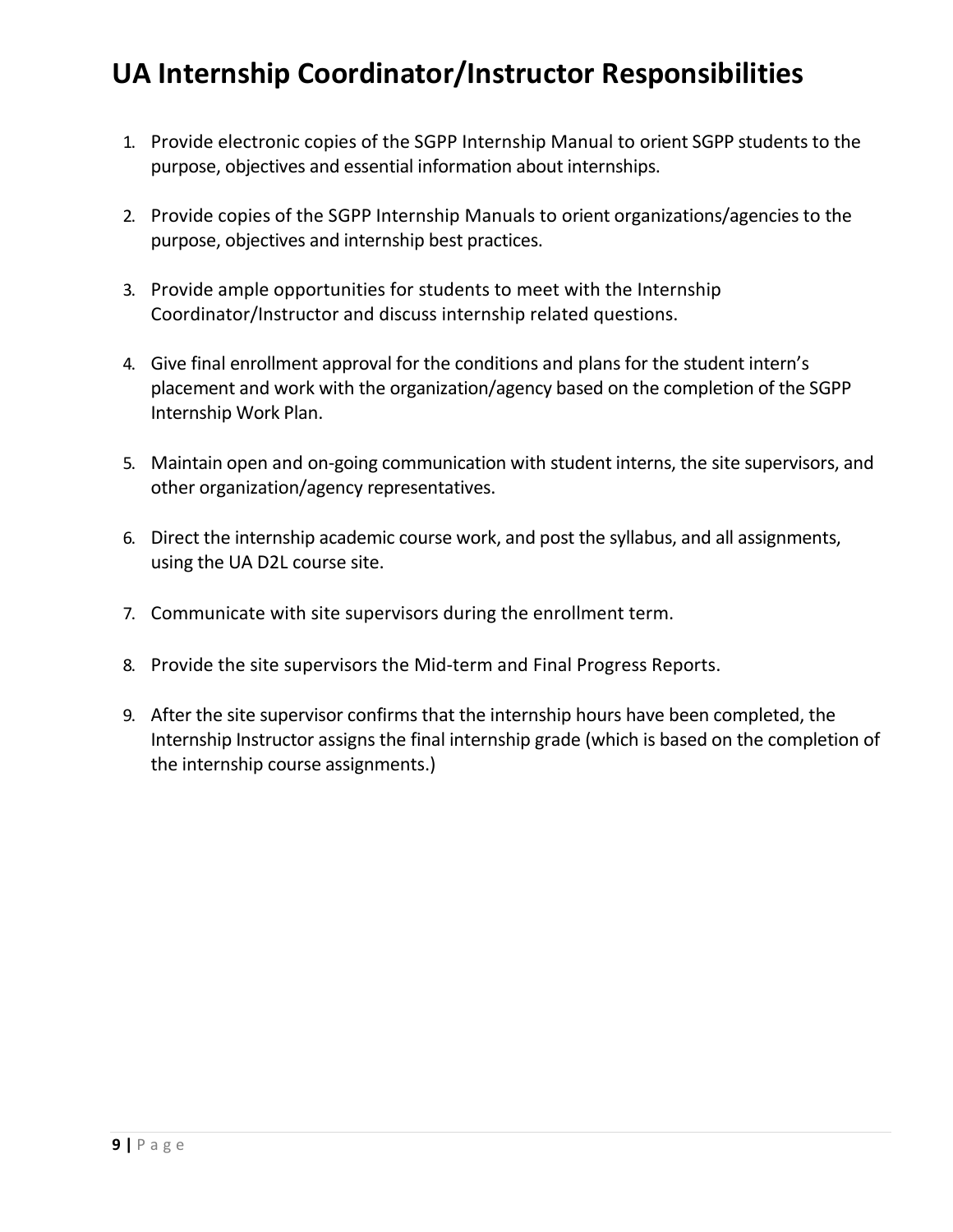#### **Agency or Organization Responsibilities**

- 1. Orientation & Training: Provide relevant orientation and training for the student intern. Communicate the organization/agency's mission and purpose, mandates, policies, programs, rules, and regulations to the intern.
- 2. Plan work activities that strengthen the student intern's knowledge, skills, and competencies and enhance their understanding of professional work in your area.

These activities should be planned jointly by the site supervisor and the student intern

for the mutual benefit of the organization/agency and the intern. The activities will be documented on the SGPP Internship Work Plan, Intern Activity Log and the Mid-term and Final Progress Reports.

- 3. Provide Supervision & Feedback: Supervise and evaluate the intern's performance and provide *regular feedback* throughout the term of the internship.
- 4. Two formal meetings with the intern: near the mid-point and end of the internship, supervisors will meet with interns to discuss the Intern Activity Log and the Mid-term and Final Progress Reports.
- 5. Submit the Mid-term and Final Progress Reports to the SGPP Internship Coordinator's Office in a timely manner.
- 6. Performance Issues with Intern:
	- a. Notify the Internship Coordinator/Instructor immediately of any significant issues with the intern in the areas of performance or professionalism.
	- b. Together with the intern, document the issue in writing and compose a written plan containing necessary steps to remedy the issue.
	- c. If a decision is made to terminate the internship, provide a written report to the Internship Coordinator/Instructor stating the reasons for intern's termination.
- 7. Review the *Best Practices for Internships* (pages 9-10).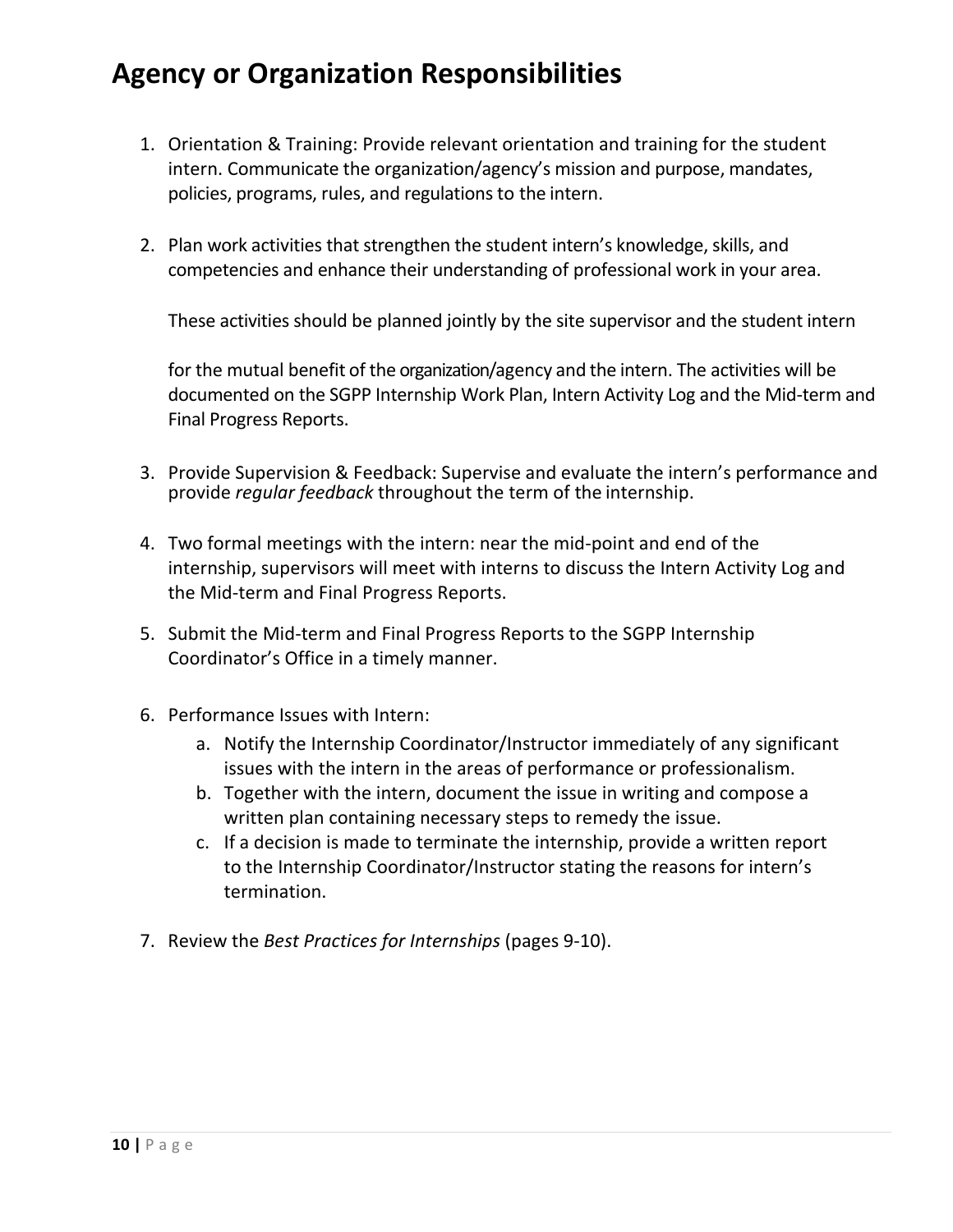#### **Agency/Organization:** Best Practices for Internships

#### **BEST PRACTICE #1**: **ORIENT INTERNS TO THEIR ROLE & TO THE ORGANIZATION**

Hold a formal orientation session or dedicate time during the intern's first week to orient and train the intern. Continue to train and re-orient interns throughout their time with your organization. Interns want to learn the structure and culture of your office.

- A. Present your organization's mission and goals.
- B. Provide a handout or handbook outlining pertinent policies and procedures.
- C. Review the Learning Objectives & Activities on each intern's Work Plan.
- D. Identify measurements for success.
- E. Take interns on a tour of the facility.
- F. Introduce them to other staff members.

#### **BEST PRACTICE #2: PROVIDE SUFFICIENT SUBSTANTIVE WORK**

- A. Provide substantive work, defined as projects or tasks that require skills in research, analysis, summarizing data, writing, presenting information visually and orally, brainstorming, investigating, planning, organizing, implementing programs and services, problem solving, thinking critically, influencing and persuading, and decisionmaking.
- B. Allow students opportunities to develop professional skills such as teamwork, effective communication, social interaction and professional networking, an understanding of business procedures, leadership, and critical thinking.
- C. Provide sufficient work, and, in the case of a break in work duties, provide clear options for what the intern should do to spend their time in a meaningful manner.
- D. Provide clear direction for how interns can get their questions answered:
	- 1) To whom they should go for different types of questions
	- 2) How they should ask their questions (phone, email, in person)
	- 3) When they should ask (right away or first compile a list of questions)